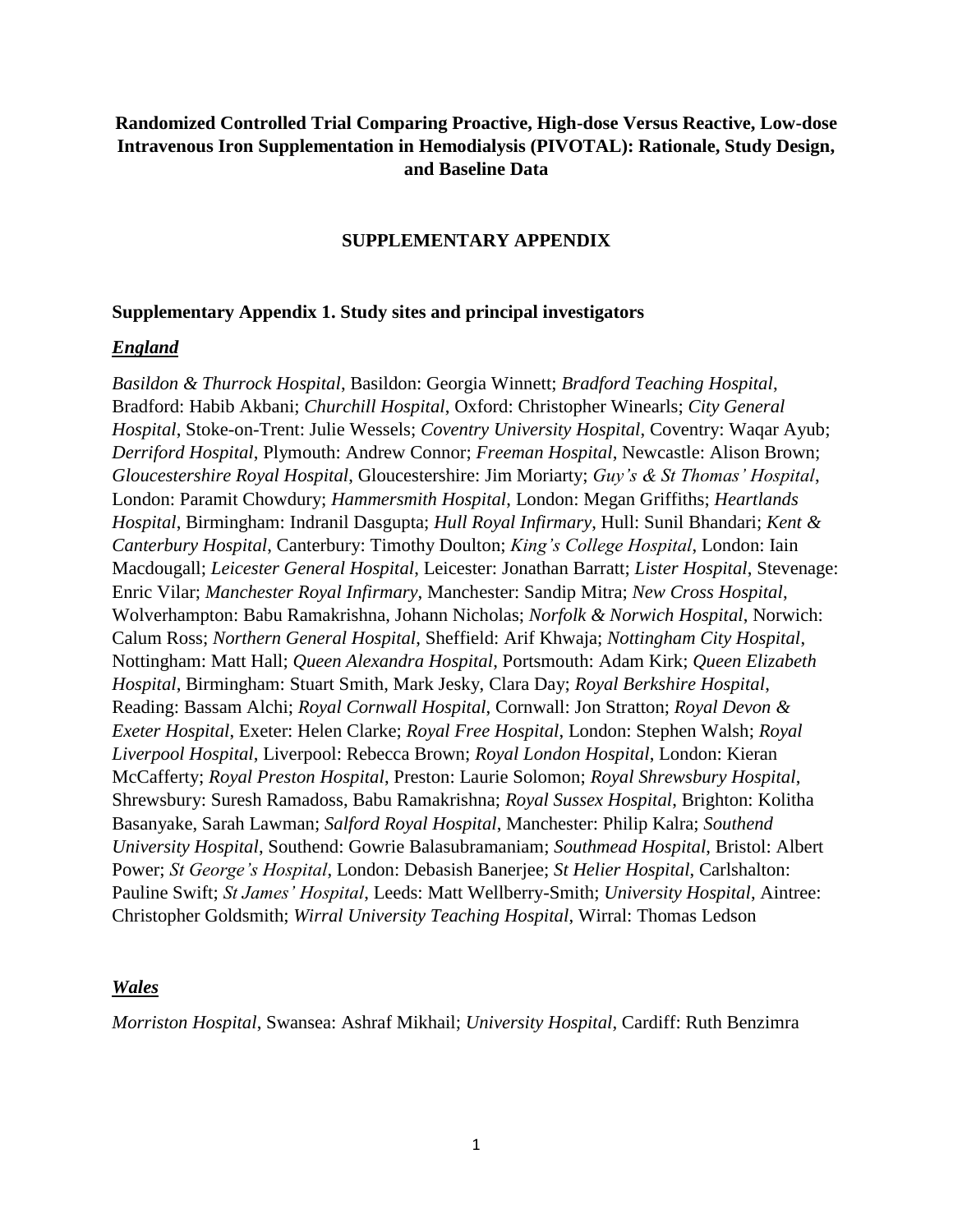## *Scotland*

*Ninewells Hospital*, Dundee: Samira Bell, Alison Severn; *Royal Infirmary of Edinburgh*, Edinburgh: John Neary; *Victoria Hospital*, Kirkcaldy: Arthur Doyle; *Queen Elizabeth University Hospital*, Glasgow: Peter Thomson

## *N. Ireland*

*Altnagelvin Hospital*, Derry: Girish Shivashankar; *Antrim Area Hospital*, Antrim: Stephanie Bolton, Michael Quinn; *Belfast City Hospital*, Belfast: Peter Maxwell; *Daisy Hill Hospital*, Newry: John Harty

#### **Steering Committee**

Iain Macdougall (chair), Ian Ford (biostatistician), Sunil Bhandari, Philip Kalra, Christopher Winearls, Stefan Anker, Ken Farrington, John McMurray, Charlie Tomson, David Wheeler

## **Endpoint Adjudication Committee**

John McMurray (chair), Patrick Mark, Eugene Connolly, Pardeep Jhund, Michael MacDonald, Mark Petrie, Matthew Walters

## **Independent Data Monitoring Committee**

Alan Jardine (chair), Janet Peacock (biostatistician), Chris Isles, Donal Reddan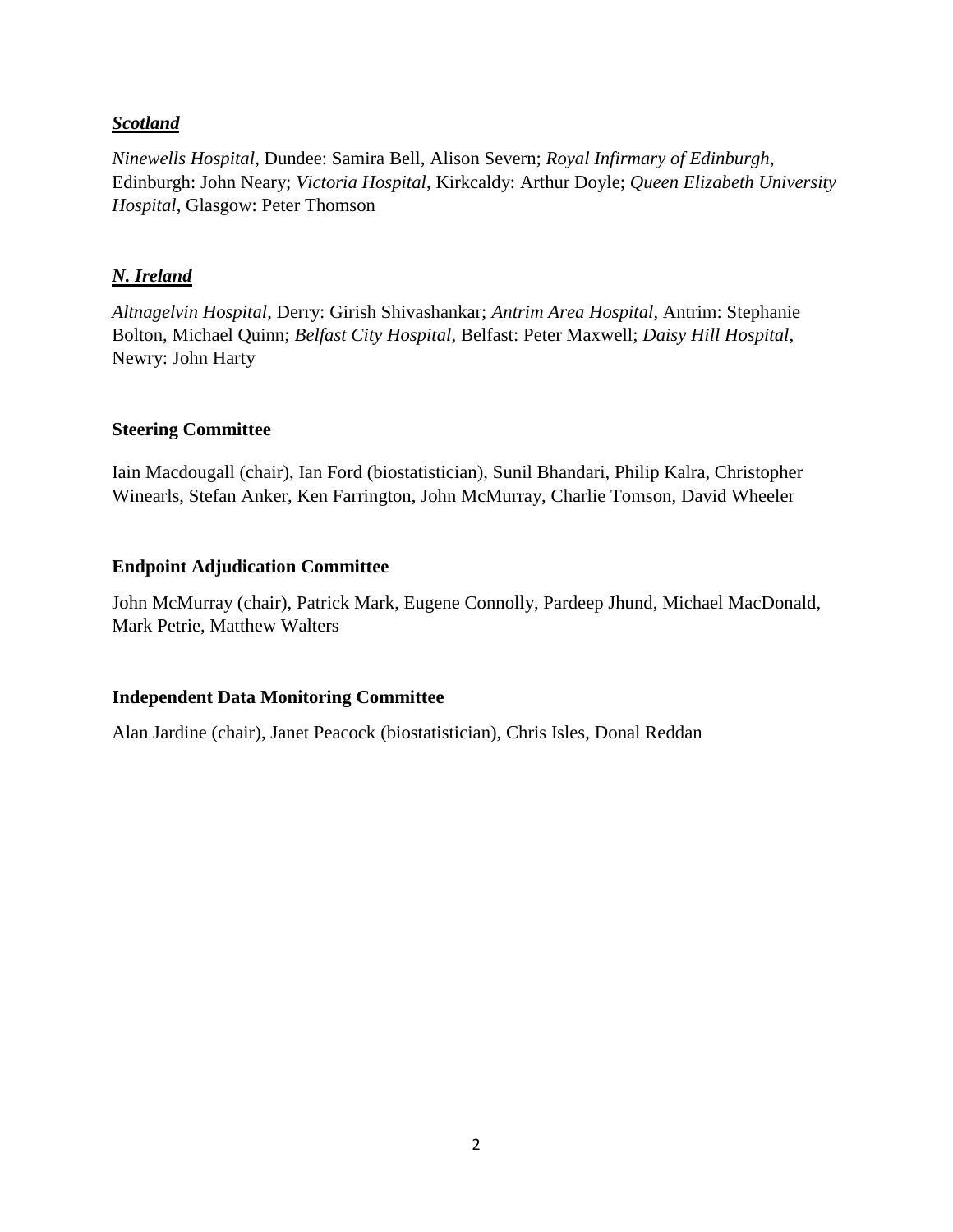| <b>Version</b> | Date             | <b>Original</b> text                                                                                                                                                                                                                                                                                                                                                                                                                                                                                                                                                                                       | <b>Amended text</b>                                                                                                                                                                                                                                                                                                                                                                                                                                                                                                                                         |                                                                                             | <b>Rationale</b>                                                                                                                                                                                                                                                                           |
|----------------|------------------|------------------------------------------------------------------------------------------------------------------------------------------------------------------------------------------------------------------------------------------------------------------------------------------------------------------------------------------------------------------------------------------------------------------------------------------------------------------------------------------------------------------------------------------------------------------------------------------------------------|-------------------------------------------------------------------------------------------------------------------------------------------------------------------------------------------------------------------------------------------------------------------------------------------------------------------------------------------------------------------------------------------------------------------------------------------------------------------------------------------------------------------------------------------------------------|---------------------------------------------------------------------------------------------|--------------------------------------------------------------------------------------------------------------------------------------------------------------------------------------------------------------------------------------------------------------------------------------------|
| 1.0            | 28 June 2013     | Version approved by ethics committee and the Medicines<br>and Healthcare products Regulatory Agency (MHRA) prior<br>to recruitment beginning                                                                                                                                                                                                                                                                                                                                                                                                                                                               |                                                                                                                                                                                                                                                                                                                                                                                                                                                                                                                                                             |                                                                                             |                                                                                                                                                                                                                                                                                            |
| $2.0\,$        | 18 December 2013 | Dosing of IV iron in the low-dose, reactive arm:<br>If ferritin <100 µg/L, subjects will receive IV iron sucrose<br>200 mg undissolved as a slow bolus injection during the<br>first dialysis session of the week following the monthly<br>blood tests (usually the second week of the calendar<br>month), regardless of TSAT.<br>If ferritin >100 µg/l and TSAT <20%, then patient will<br>receive IV iron sucrose 100 mg as a slow bolus intravenous<br>injection during the first dialysis session of the week<br>following the monthly blood tests (usually the second week<br>of the calendar month). | Patients will receive IV iron sucrose, undiluted, as a slow<br>bolus injection during the first dialysis session of the<br>week following the monthly blood tests (usually the<br>second week of the calendar month).<br>The monthly dose to be administered is as follows;<br>If ferritin <100 mcg/L<br>and TSAT <40%<br>If ferritin 100-200<br>mcg/L and TSAT <40%<br>If ferritin $>200$ mcg/L<br>and TSAT ${\leq}20\%$<br>If ferritin $>200$ mcg/L                                                                                                       | IV iron sucrose 200 mg<br>IV iron sucrose 200 mg<br>IV iron sucrose 100 mg<br>Withhold dose | Amended to provide more clarity on<br>dose to be administered.                                                                                                                                                                                                                             |
|                |                  | If ferritin $>200 \mu g/l$ and TSAT $>20\%$ , then the dose of iron<br>will be withheld.                                                                                                                                                                                                                                                                                                                                                                                                                                                                                                                   | and TSAT >20%<br>If TSAT $\geq 40\%$<br>(regardless of ferritin<br>level)                                                                                                                                                                                                                                                                                                                                                                                                                                                                                   | Withhold dose                                                                               |                                                                                                                                                                                                                                                                                            |
| 3.0            | 11 July 2014     | Inclusion criteria:<br>All participants will be identified from dialysis units<br>around the UK, and any patient who is new to dialysis or<br>has dialysed for less than 12 months will be eligible<br>provided they satisfy the inclusion and exclusion criteria.                                                                                                                                                                                                                                                                                                                                         | Inclusion criteria:<br>All participants will be identified from dialysis units<br>around the UK, and any patient who is new to<br>haemodialysis or has dialysed for less than 12 months will<br>be eligible provided they satisfy the inclusion and<br>exclusion criteria. Eligible patients must provide consent<br>before the 0-12 month dialysis period is exceeded.<br>Patients who have received previous haemodialysis,<br>peritoneal dialysis or renal transplant(s) may enter the<br>study. Home haemodialysis patients may not enter the<br>study. |                                                                                             | Change in protocol to allow patients to<br>be consented up to 12 months on<br>haemodialysis.<br>To provide clarity that previous patients<br>who have had HD, PD or renal<br>transplants may be include.<br>To provide clarity that home<br>haemodialysis patients may not be<br>included. |
| 3.0            | 11 July 2014     |                                                                                                                                                                                                                                                                                                                                                                                                                                                                                                                                                                                                            | Informed consent:<br>Written Informed Consent must be sought from eligible<br>patients who have been on haemodialysis for 0-12<br>months. Patients who provide consent must be<br>randomised before their length of time on haemodialysis<br>exceeds 18 months.                                                                                                                                                                                                                                                                                             |                                                                                             | Protocol change to allow patients to be<br>consented between 0-12 months on<br>haemodialysis, and to allow a further 6<br>months to randomise the patient.                                                                                                                                 |
| 4.0            | 11 May 2015      | Dosing:<br>Patients will receive IV iron sucrose, undiluted, as a slow                                                                                                                                                                                                                                                                                                                                                                                                                                                                                                                                     | Dosing:<br>Patients will receive IV iron sucrose, undiluted, as a slow                                                                                                                                                                                                                                                                                                                                                                                                                                                                                      |                                                                                             | To allow sites to administer IV iron by<br>intravenous infusion if this is the sites                                                                                                                                                                                                       |

# **Supplementary Appendix 2. Substantial amendments to study protocol**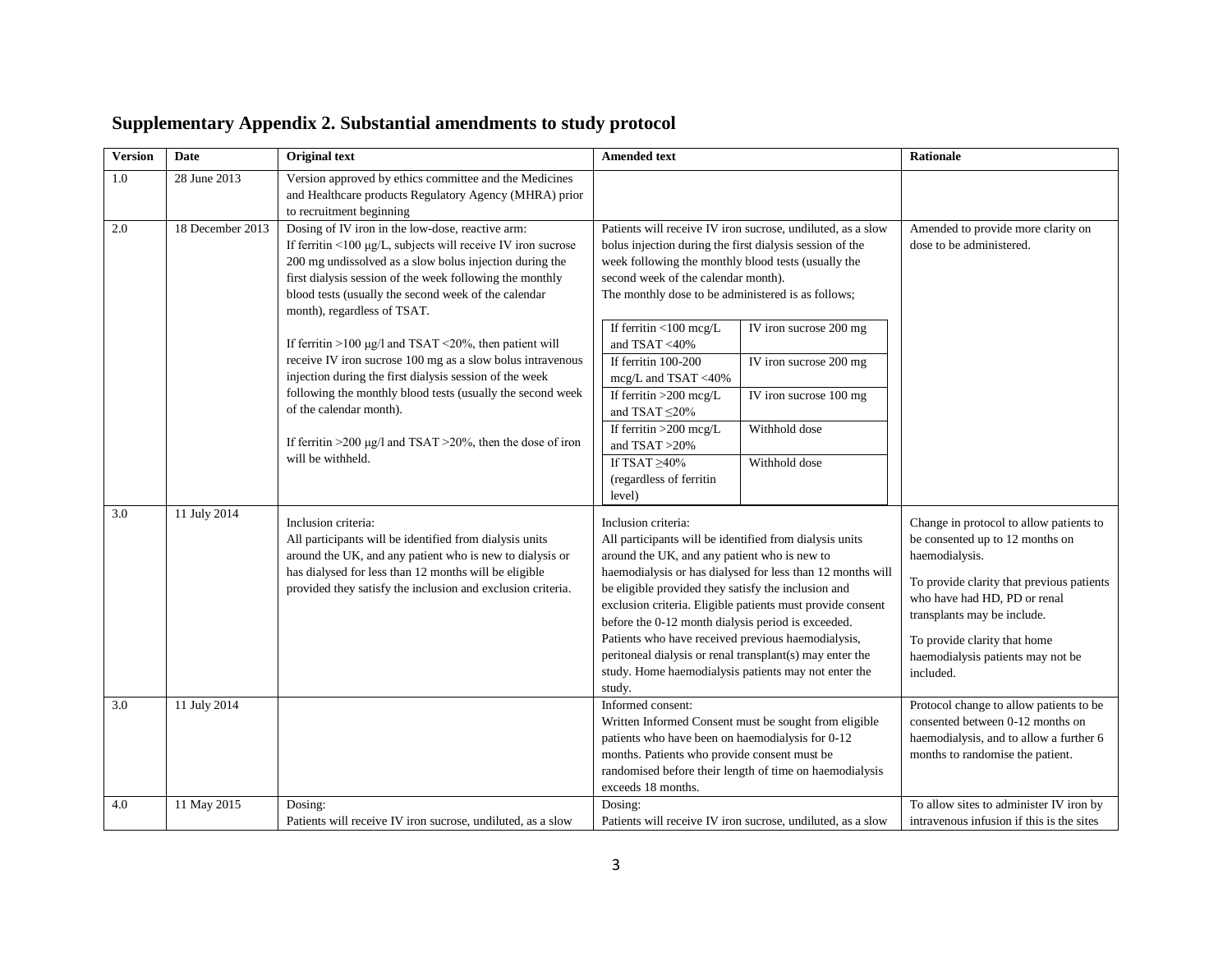| <b>Version</b> | Date             | <b>Original text</b>                                          |                                        | <b>Amended text</b>                                         |                                                             | <b>Rationale</b>                                                              |
|----------------|------------------|---------------------------------------------------------------|----------------------------------------|-------------------------------------------------------------|-------------------------------------------------------------|-------------------------------------------------------------------------------|
|                |                  | bolus injection                                               |                                        | bolus injection (or by intravenous infusion)                |                                                             | standard practice.                                                            |
| 5.0            | 12 January 2016  | Dosing regimen (reactive IV iron arm):                        | Dosing regimen (reactive IV iron arm): |                                                             |                                                             | Change to allow patients in Arm 2<br>(reactive IV iron) to receive slightly   |
|                |                  | Patients will receive IV iron sucrose, undiluted, as a slow   |                                        |                                                             | Patients will receive IV iron sucrose, undiluted, as a slow | more iron than is allowed in previous                                         |
|                |                  | bolus injection (or by intravenous infusion) during the first |                                        | bolus injection (or by intravenous infusion) during the     |                                                             | protocol. This has been instigated by                                         |
|                |                  | dialysis session of the week following the monthly blood      |                                        | first one or two (see table below) dialysis sessions of the |                                                             | the recognition that several patients in                                      |
|                |                  | tests (usually the second week of the calendar month).        |                                        | week following the monthly blood tests (usually the         |                                                             | the reactive arm of the study were                                            |
|                |                  |                                                               |                                        | second week of the calendar month).                         |                                                             | becoming iron deficient and have not                                          |
|                |                  | If ferritin <100 mcg/L<br>IV iron sucrose 200 mg              |                                        |                                                             |                                                             | been able to maintain ferritin levels of                                      |
|                |                  | and TSAT <40%                                                 |                                        | If ferritin $<$ 100 mcg/L                                   | IV iron sucrose 200 mg                                      | more than 100 mcg/L.                                                          |
|                |                  | If ferritin 100-200<br>IV iron sucrose 200 mg                 |                                        | and TSAT <40%                                               | during each of the first                                    |                                                                               |
|                |                  | $mcg/L$ and TSAT <40%                                         |                                        |                                                             | two dialysis sessions of                                    |                                                                               |
|                |                  | IV iron sucrose 100 mg<br>If ferritin $>200$ mcg/L            |                                        |                                                             | the week                                                    |                                                                               |
|                |                  | and TSAT $\leq$ 20%                                           |                                        | If ferritin 100-200                                         | IV iron sucrose 200 mg                                      |                                                                               |
|                |                  | Withhold dose<br>If ferritin >200 mcg/L                       |                                        | mcg/L and TSAT <40%                                         | during each of the first                                    |                                                                               |
|                |                  | and $TSAT > 20\%$                                             |                                        |                                                             | two dialysis sessions of                                    |                                                                               |
|                |                  | If TSAT $\geq 40\%$<br>Withhold dose                          |                                        |                                                             | the week                                                    |                                                                               |
|                |                  | (regardless of ferritin                                       |                                        | If ferritin >200 mcg/L                                      | IV iron sucrose 100 mg                                      |                                                                               |
|                |                  | level)                                                        |                                        | and TSAT $\leq$ 20%                                         | during the first dialysis                                   |                                                                               |
|                |                  |                                                               |                                        |                                                             | session of the week                                         |                                                                               |
|                |                  |                                                               |                                        | If ferritin $>200$ mcg/L                                    | Withhold dose                                               |                                                                               |
|                |                  |                                                               |                                        | and TSAT >20%                                               |                                                             |                                                                               |
|                |                  |                                                               |                                        | If TSAT $\geq 40\%$                                         | Withhold dose                                               |                                                                               |
|                |                  |                                                               |                                        | (regardless of ferritin                                     |                                                             |                                                                               |
|                |                  |                                                               |                                        | level)                                                      |                                                             |                                                                               |
| 6.0            | 23 December 2016 | Dosing regimen (reactive IV iron arm):                        |                                        | Dosing regimen (reactive IV iron arm):                      |                                                             | To clarify that there is a safety cut off<br>for ferritin >700mcg/L for arm 2 |
|                |                  | If ferritin <100 mcg/L<br>IV iron sucrose 200 mg              |                                        | If ferritin <100 mcg/L                                      | IV iron sucrose 200 mg                                      | patients.                                                                     |
|                |                  | and TSAT <40%<br>during each of the first                     |                                        | and TSAT <40%                                               | during each of the first                                    |                                                                               |
|                |                  | two dialysis sessions of                                      |                                        |                                                             | two dialysis sessions of                                    |                                                                               |
|                |                  | the week                                                      |                                        |                                                             | the week                                                    |                                                                               |
|                |                  | If ferritin 100-200<br>IV iron sucrose 200 mg                 |                                        | If ferritin 100-200                                         | IV iron sucrose 200 mg                                      |                                                                               |
|                |                  | mcg/L and TSAT <40%<br>during each of the first               |                                        | mcg/L and TSAT <40%                                         | during each of the first                                    |                                                                               |
|                |                  | two dialysis sessions of                                      |                                        |                                                             | two dialysis sessions of                                    |                                                                               |
|                |                  | the week                                                      |                                        |                                                             | the week                                                    |                                                                               |
|                |                  | If ferritin $>200$ mcg/L<br>IV iron sucrose 100 mg            |                                        | If ferritin 201-700                                         | IV iron sucrose 100 mg                                      |                                                                               |
|                |                  | during the first dialysis<br>and TSAT $\leq$ 20%              |                                        | mcg/L and TSAT $\leq$ 20%                                   | during the first dialysis                                   |                                                                               |
|                |                  | session of the week                                           |                                        |                                                             | session of the week                                         |                                                                               |
|                |                  | If ferritin >200 mcg/L<br>Withhold dose                       |                                        | If ferritin >200 mcg/L                                      | Withhold dose                                               |                                                                               |
|                |                  | and TSAT >20%                                                 |                                        | and TSAT >20%                                               |                                                             |                                                                               |
|                |                  | If TSAT $\geq 40\%$<br>Withhold dose                          |                                        | If ferririn $>700$ mcg/L                                    | Withhold dose                                               |                                                                               |
|                |                  | (regardless of ferritin                                       |                                        | and/or TSAT ≥40%                                            |                                                             |                                                                               |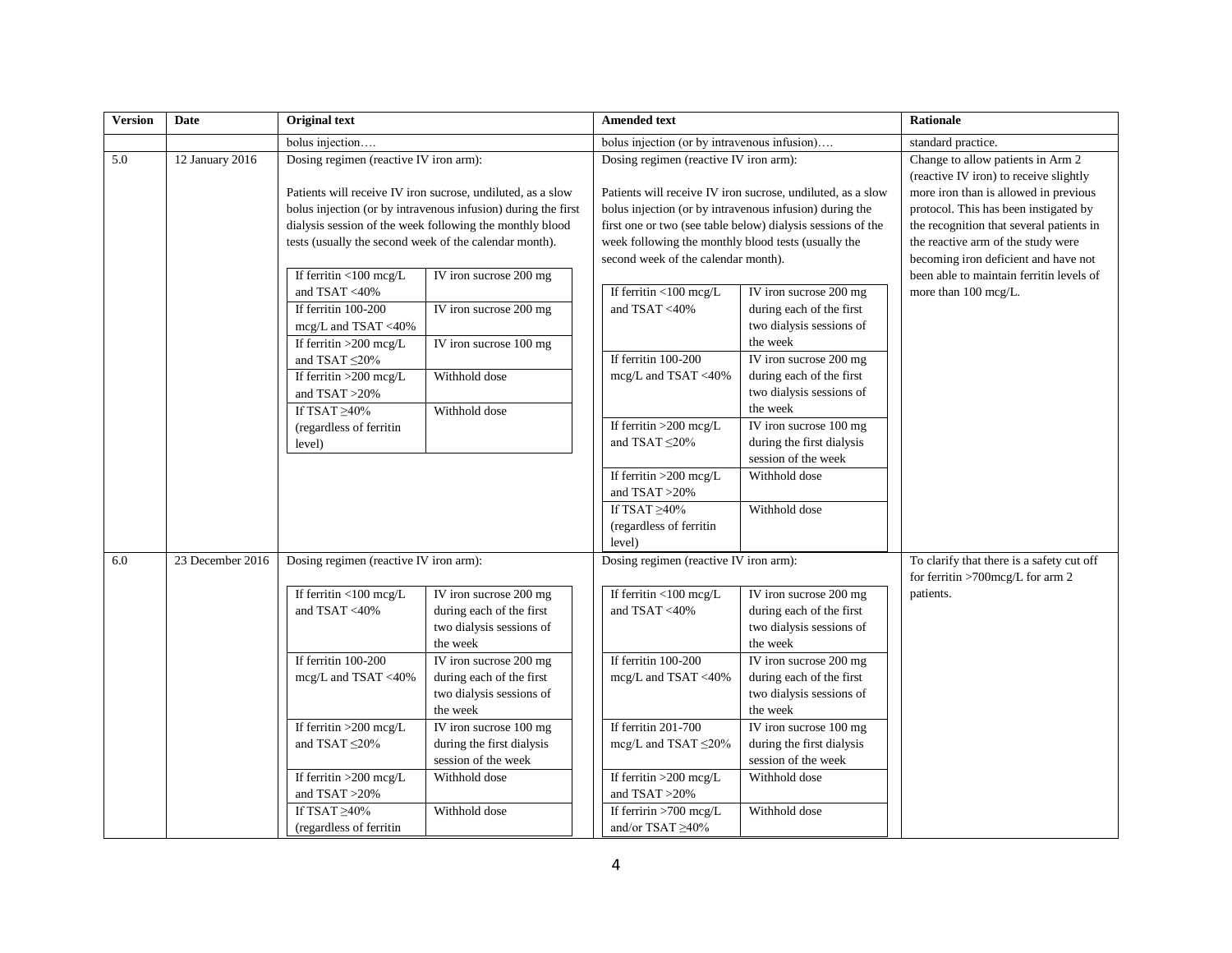| <b>Version</b> | Date            | <b>Original text</b>                                                                                                                                                                                                                                                                                                                                                                                                                                                                                                                                                                                                                                                                                                                                                                                                                                                                                                                                                                                       | <b>Amended text</b>                                                                                                                                                                                                                                                                                                                                                                                                                                                                                                                                                                                                                                                                                                                                                                                                                                                                                                                                                                                                                                                                                 | <b>Rationale</b>                                                                                                                                                                                                                                                                                                                                                                                                                                                                                                                                                                                                                                                                                                                                                                                                    |
|----------------|-----------------|------------------------------------------------------------------------------------------------------------------------------------------------------------------------------------------------------------------------------------------------------------------------------------------------------------------------------------------------------------------------------------------------------------------------------------------------------------------------------------------------------------------------------------------------------------------------------------------------------------------------------------------------------------------------------------------------------------------------------------------------------------------------------------------------------------------------------------------------------------------------------------------------------------------------------------------------------------------------------------------------------------|-----------------------------------------------------------------------------------------------------------------------------------------------------------------------------------------------------------------------------------------------------------------------------------------------------------------------------------------------------------------------------------------------------------------------------------------------------------------------------------------------------------------------------------------------------------------------------------------------------------------------------------------------------------------------------------------------------------------------------------------------------------------------------------------------------------------------------------------------------------------------------------------------------------------------------------------------------------------------------------------------------------------------------------------------------------------------------------------------------|---------------------------------------------------------------------------------------------------------------------------------------------------------------------------------------------------------------------------------------------------------------------------------------------------------------------------------------------------------------------------------------------------------------------------------------------------------------------------------------------------------------------------------------------------------------------------------------------------------------------------------------------------------------------------------------------------------------------------------------------------------------------------------------------------------------------|
|                |                 | level)                                                                                                                                                                                                                                                                                                                                                                                                                                                                                                                                                                                                                                                                                                                                                                                                                                                                                                                                                                                                     |                                                                                                                                                                                                                                                                                                                                                                                                                                                                                                                                                                                                                                                                                                                                                                                                                                                                                                                                                                                                                                                                                                     |                                                                                                                                                                                                                                                                                                                                                                                                                                                                                                                                                                                                                                                                                                                                                                                                                     |
| $7.0\,$        | 4 February 2018 | For the non-inferiority analysis, the per protocol population<br>(PPP) will be defined as the population of subjects that<br>have a valid randomisation and receive at least one dose of<br>study drug and no major protocol deviation.                                                                                                                                                                                                                                                                                                                                                                                                                                                                                                                                                                                                                                                                                                                                                                    | For the non-inferiority analysis, the per protocol<br>population (PPP) will be defined as the population of<br>subjects that have a valid randomisation and receive at<br>least one dose of study drug and no major protocol<br>deviations in relation to the inclusion/exclusion criteria.<br>Transplant patients will be censored at the date of<br>transplant and any events prior to transplant will be<br>included in the analysis; any events subsequent to the<br>transplant will not be included in the analysis.                                                                                                                                                                                                                                                                                                                                                                                                                                                                                                                                                                           | To clarify that the PPP will be defined<br>as those patients in whom there have<br>been no protocol deviations specifically<br>in relation to the inclusion/exclusion<br>criteria.<br>To clarify that for the analysis,<br>transplant patients will be censored at<br>the date of transplant.                                                                                                                                                                                                                                                                                                                                                                                                                                                                                                                       |
| 8.0            | 16 April 2018   | Endpoints:<br>PRIMARY ENDPOINTS<br>Time to all-cause death or a composite of myocardial<br>infarction, stroke, and hospitalisation for heart failure.<br>SECONDARY EFFICACY<br>Incidence of all-cause death and a composite of<br>$\bullet$<br>myocardial infarction, stroke, and hospitalisation for<br>heart failure as recurrent events.<br>Time to (and incidence of) all-cause death<br>$\bullet$<br>Time to (and incidence of) composite cardiovascular<br>$\bullet$<br>event<br>Time to (and incidence of) myocardial infarction<br>$\bullet$<br>Time to (and incidence of) stroke<br>$\bullet$<br>Time to (and incidence of) hospitalisation for heart<br>$\bullet$<br>failure<br>ESA dose requirements<br>$\bullet$<br>Transfusion requirements<br>$\bullet$<br>EQ-5D QOL and KDQOL<br>$\bullet$<br><b>SECONDARY SAFETY</b><br>Vascular access thrombosis<br>$\bullet$<br>All-cause hospitalisation<br>$\bullet$<br>Hospitalisation for infection<br>$\bullet$<br>Infection episodes<br>$\bullet$ | Endpoints:<br>PRIMARY ENDPOINTS<br>Time to first event: all-cause death or a composite of<br>myocardial infarction, stroke, and hospitalisation for heart<br>failure.<br><b>SECONDARY EFFICACY</b><br>Incidence of all-cause death and a composite of<br>$\bullet$<br>myocardial infarction, stroke, and hospitalisation<br>for heart failure as recurrent events.<br>Time to (and incidence of) all-cause death<br>$\bullet$<br>Time to (and incidence of) first composite<br>$\bullet$<br>cardiovascular event<br>Time to (and incidence of) first myocardial<br>$\bullet$<br>infarction<br>Time to (and incidence of) first stroke<br>$\bullet$<br>Time to (and incidence of) first hospitalisation for<br>$\bullet$<br>heart failure<br>ESA dose requirements<br>$\bullet$<br>Transfusion requirements<br>$\bullet$<br>EQ-5D QOL and KDQOL<br><b>SECONDARY SAFETY</b><br>Time to first vascular access thrombosis<br>$\bullet$<br>Time to first all-cause hospitalisation<br>$\bullet$<br>Time to first hospitalisation for infection<br>$\bullet$<br>Number of infection episodes<br>$\bullet$ | To clarify that the primary endpoint is<br>time to first event for all-cause death<br>or a composite of myocardial<br>infarction, stroke, and hospitalisation<br>for heart failure.<br>To clarify that the secondary efficacy is<br>Time to (and incidence of) first<br>$\bullet$<br>composite cardiovascular event<br>Time to (and incidence of) first<br>$\bullet$<br>myocardial infarction<br>Time to (and incidence of) first<br>$\bullet$<br>stroke<br>Time to (and incidence of) first<br>$\bullet$<br>hospitalisation for heart failure<br>To clarify that secondary safety is;<br>Time to first vascular access<br>$\bullet$<br>thrombosis<br>Time to first all-cause<br>$\bullet$<br>hospitalisation<br>Time to first hospitalisation for<br>infection<br><b>Number</b> of infection episodes<br>$\bullet$ |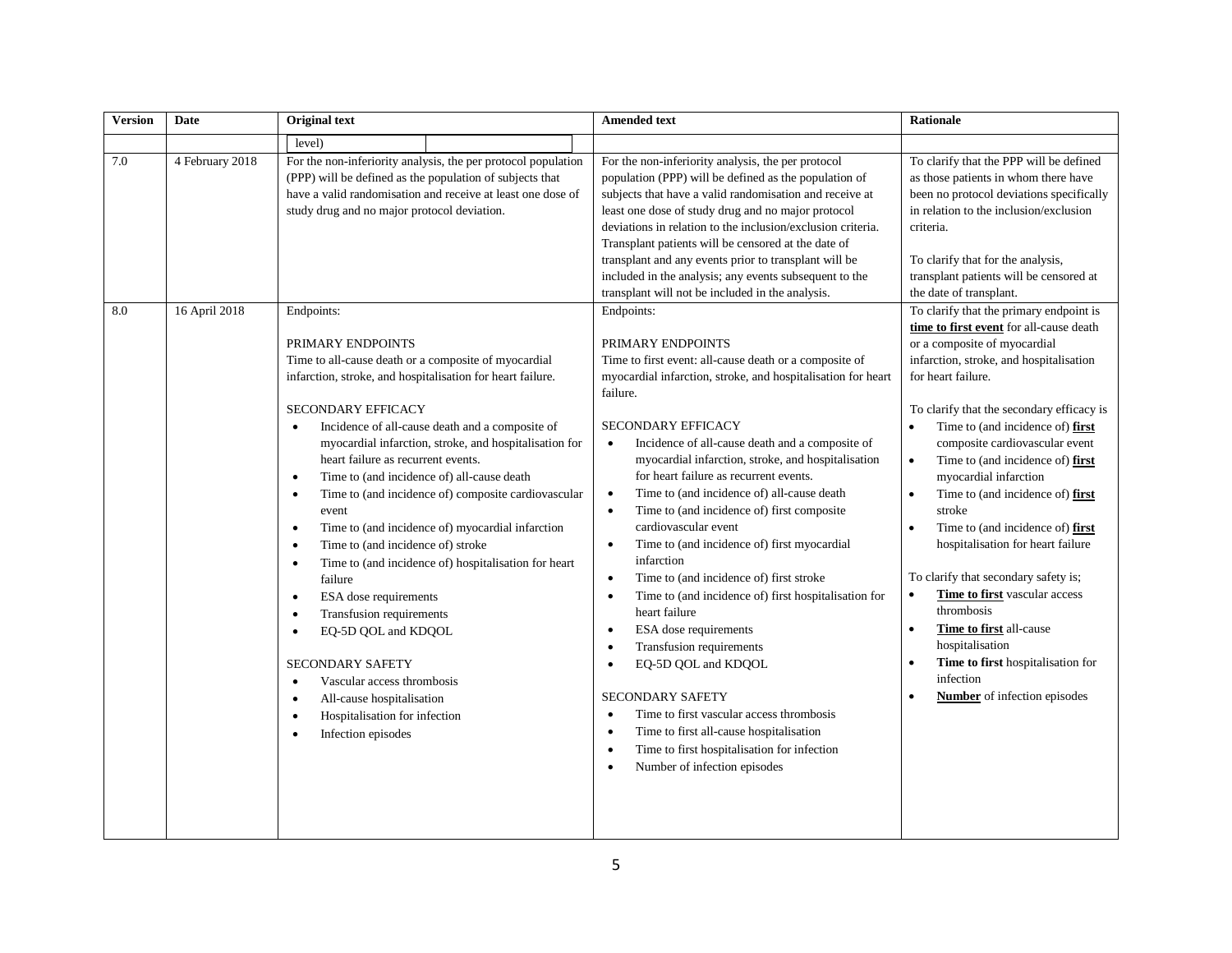| <b>Version</b> | Date          | Original text                                                                                                                                                                                                                                                                                                                                                                                                                                                                                                                                                                                                                                                                                                                                                                                                                                    | <b>Amended text</b>                                                                                                                                                                                                                                                                                                                                                                                                                                                                                                                                                                                                                                                                                                                                                                                                                                                                                      | Rationale                                                                                                                                                                                                                                                                                                                                                                                                                                                        |
|----------------|---------------|--------------------------------------------------------------------------------------------------------------------------------------------------------------------------------------------------------------------------------------------------------------------------------------------------------------------------------------------------------------------------------------------------------------------------------------------------------------------------------------------------------------------------------------------------------------------------------------------------------------------------------------------------------------------------------------------------------------------------------------------------------------------------------------------------------------------------------------------------|----------------------------------------------------------------------------------------------------------------------------------------------------------------------------------------------------------------------------------------------------------------------------------------------------------------------------------------------------------------------------------------------------------------------------------------------------------------------------------------------------------------------------------------------------------------------------------------------------------------------------------------------------------------------------------------------------------------------------------------------------------------------------------------------------------------------------------------------------------------------------------------------------------|------------------------------------------------------------------------------------------------------------------------------------------------------------------------------------------------------------------------------------------------------------------------------------------------------------------------------------------------------------------------------------------------------------------------------------------------------------------|
| 8.0            | 16 April 2018 | Sample size:<br>Based on previous trials and registries (e.g. the AURORA<br>trial and the UK Renal Registry), it is expected that the<br>primary outcome will be dominated by deaths. In<br>AURORA, the 3-year (the expected average follow-up in<br>our trial) mortality was approximately 40%. The inclusion<br>of non-fatal myocardial infarction, stroke and admission for<br>heart failure is likely to increase this to 50%.<br>Assuming this event rate in the control group, to reject a<br>non-inferiority limit of HR=1.2 with 80% power, 945<br>participants per group (944 events in total) are required.<br>Adjusting for loss to follow-up due to withdrawal of<br>consent and renal transplantation requires an uplift in the<br>numbers to be recruited of approximately 10%, and gives a<br>total required sample size of 2080. | Sample size:<br>Based on previous trials and registries (e.g. the AURORA<br>trial and the UK Renal Registry), it is expected that the<br>primary outcome will be dominated by deaths. In<br>AURORA, the 3-year (the expected average follow-up in<br>our trial) mortality was approximately 40%. The inclusion<br>of non-fatal myocardial infarction, stroke and admission<br>for heart failure is likely to increase this to 50%.<br>The initial sample size calculations assumed this event<br>rate in the control group. To reject a non-inferiority limit<br>of $HR=1.20$ with 80% power, 945 participants per group<br>(944 first primary events in total) are required. Adjusting<br>for loss to follow-up due to withdrawal of consent and<br>renal transplantation requires an uplift in the numbers to<br>be recruited of approximately 10%, and gives a total<br>required sample size of 2080. | At the time the power calculation for<br>PIVOTAL was performed, a hazard<br>ratio of 1.2 was deemed appropriate.<br>The hazard ratio for non-inferiority for<br>many randomised controlled trials<br>approved by the FDA has, in recent<br>years, relaxed somewhat from 1.2 to<br>1.3. The steering committee have<br>recommended that the study be re-<br>powered with a hazard ratio of 1.25 and<br>this requires a minimum of 631 first<br>primary endpoints. |
|                |               |                                                                                                                                                                                                                                                                                                                                                                                                                                                                                                                                                                                                                                                                                                                                                                                                                                                  | On review of blinded endpoint accrual, it became clear<br>that it would not be possible to achieve 944 first primary<br>endpoints. Hence, the target number of first primary<br>endpoints has been revised to a minimum of 631, which<br>will give a minimum of 80% power to reject a non-<br>inferiority limit of $HR = 1.25$ .                                                                                                                                                                                                                                                                                                                                                                                                                                                                                                                                                                         |                                                                                                                                                                                                                                                                                                                                                                                                                                                                  |